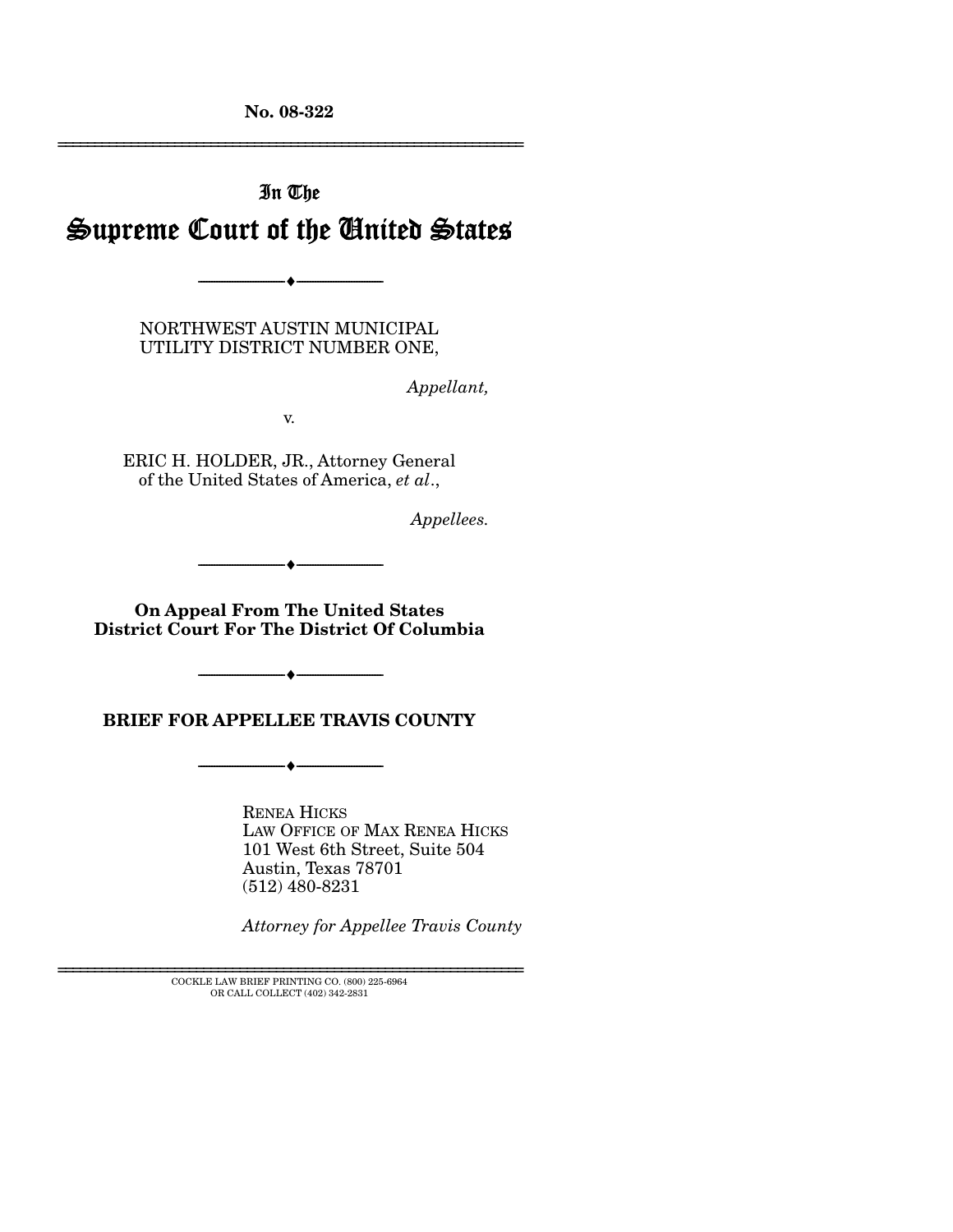### **QUESTIONS PRESENTED**

 1. Whether Section 4(a) of the Voting Rights Act authorizes a limited-purpose local governmental district, without authority to register voters, to seek judicial termination of the district's obligations under Section 5 of the Act.

 2. Whether Section 5 of the Voting Rights Act is "appropriate legislation" under the Fourteenth or Fifteenth Amendment's congressional enforcement provisions.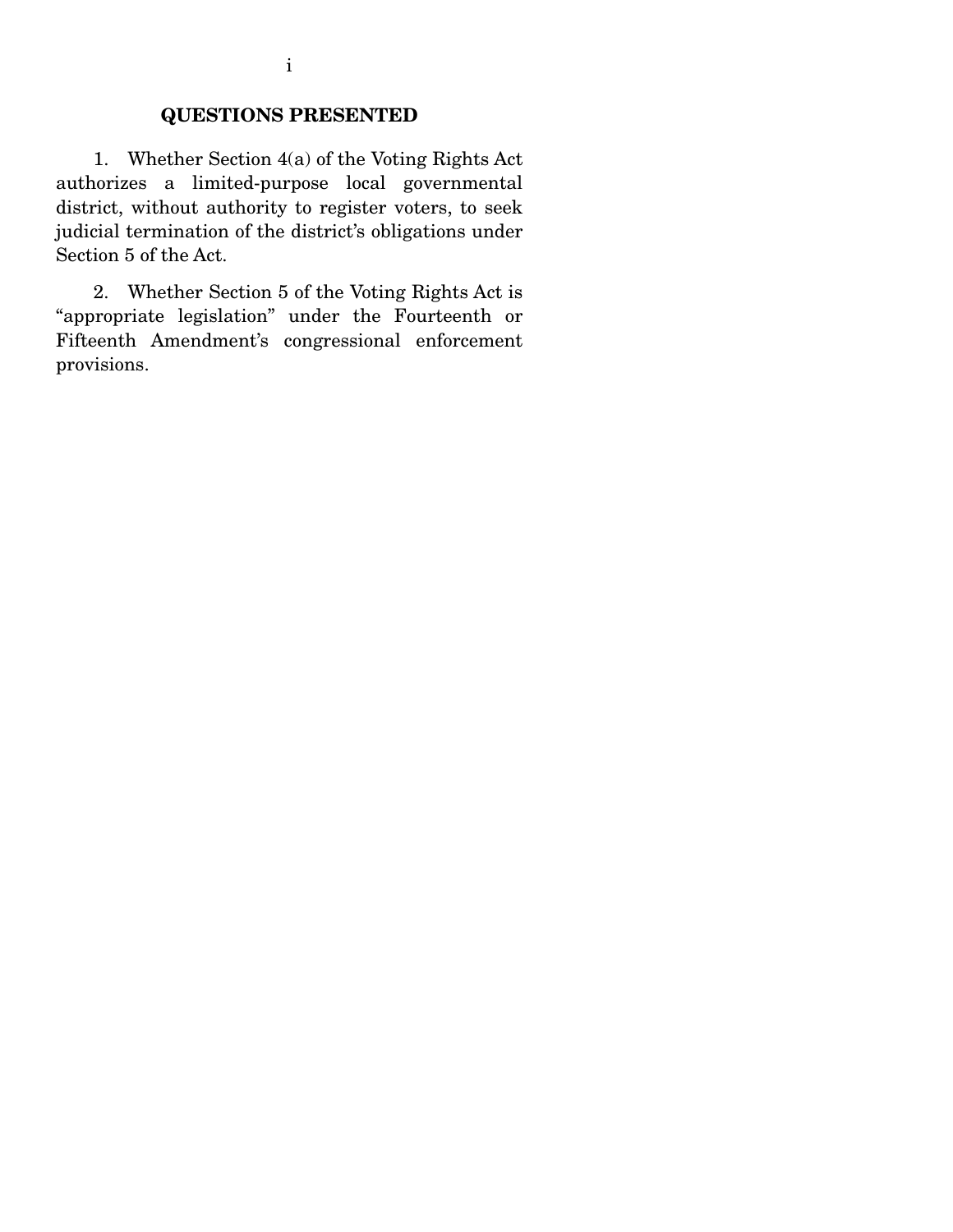# TABLE OF CONTENTS

# Page

|                                                                                                                                                                                                       | $\mathbf{i}$ |
|-------------------------------------------------------------------------------------------------------------------------------------------------------------------------------------------------------|--------------|
|                                                                                                                                                                                                       | iii          |
|                                                                                                                                                                                                       | $\mathbf{1}$ |
| The MUD's creation, demographics, and<br>$A_{\cdot}$                                                                                                                                                  | 1            |
| B. Travis County's role in elections                                                                                                                                                                  | 4            |
| The MUD's suit, Travis County's interven-<br>C.<br>tion, and the District Court's decision                                                                                                            | 6            |
|                                                                                                                                                                                                       | 7            |
|                                                                                                                                                                                                       | 9            |
| Section 5 of the Voting Rights Act continues to<br>provide benefits in covered jurisdictions, which<br>outweigh the comparatively trivial burdens the<br>statute imposes on local governments such as | 9            |
|                                                                                                                                                                                                       | 17           |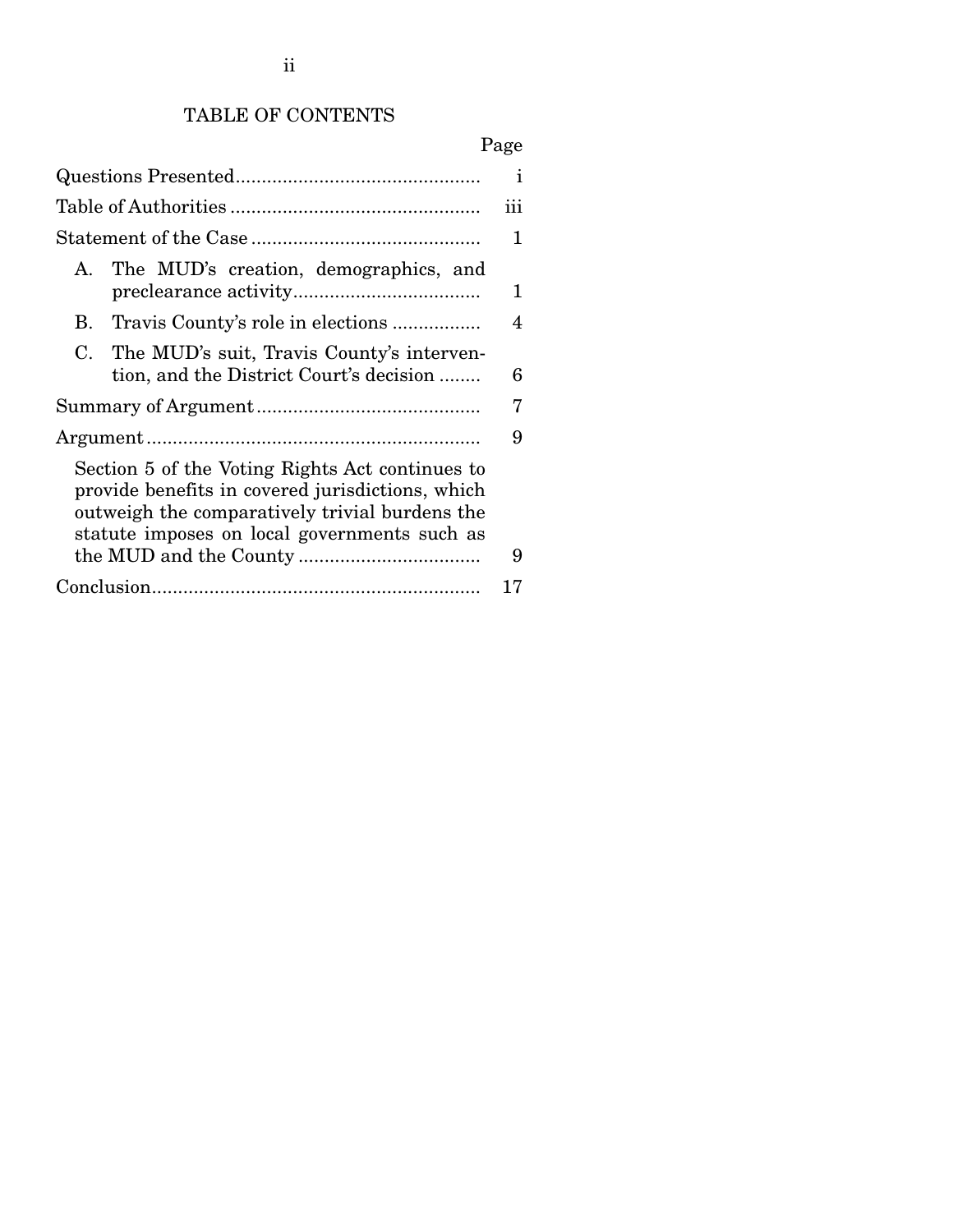# TABLE OF AUTHORITIES

# Page

### CASES

| Bartlett v. Strickland, __ U.S. __, 2009 WL<br>578634 (March 9, 2009) (No. 07-689) 10                                              |
|------------------------------------------------------------------------------------------------------------------------------------|
|                                                                                                                                    |
| Deason v. Orange County Water Control &<br>Improvement Dist. No. 1, 151 Tex. 29, 244                                               |
| Perkins v. Matthews, 400 U.S. 379 (1971)16                                                                                         |
| Riley v. Kennedy, 128 S.Ct. 1970 (2008) 11                                                                                         |
| Tri-City Fresh Water Supply Dist. No. 2 of<br>Harris County v. Mann, 142 Tex. 280, 142                                             |
| <b>CONSTITUTIONAL AND STATUTORY PROVISIONS</b>                                                                                     |
|                                                                                                                                    |
|                                                                                                                                    |
| Fannie Lou Hamer, Rosa Parks, and Coretta<br>Scott King Voting Rights Act Reauthoriza-<br>tion and Amendments Act of 2006, Pub. L. |
|                                                                                                                                    |
|                                                                                                                                    |
|                                                                                                                                    |
|                                                                                                                                    |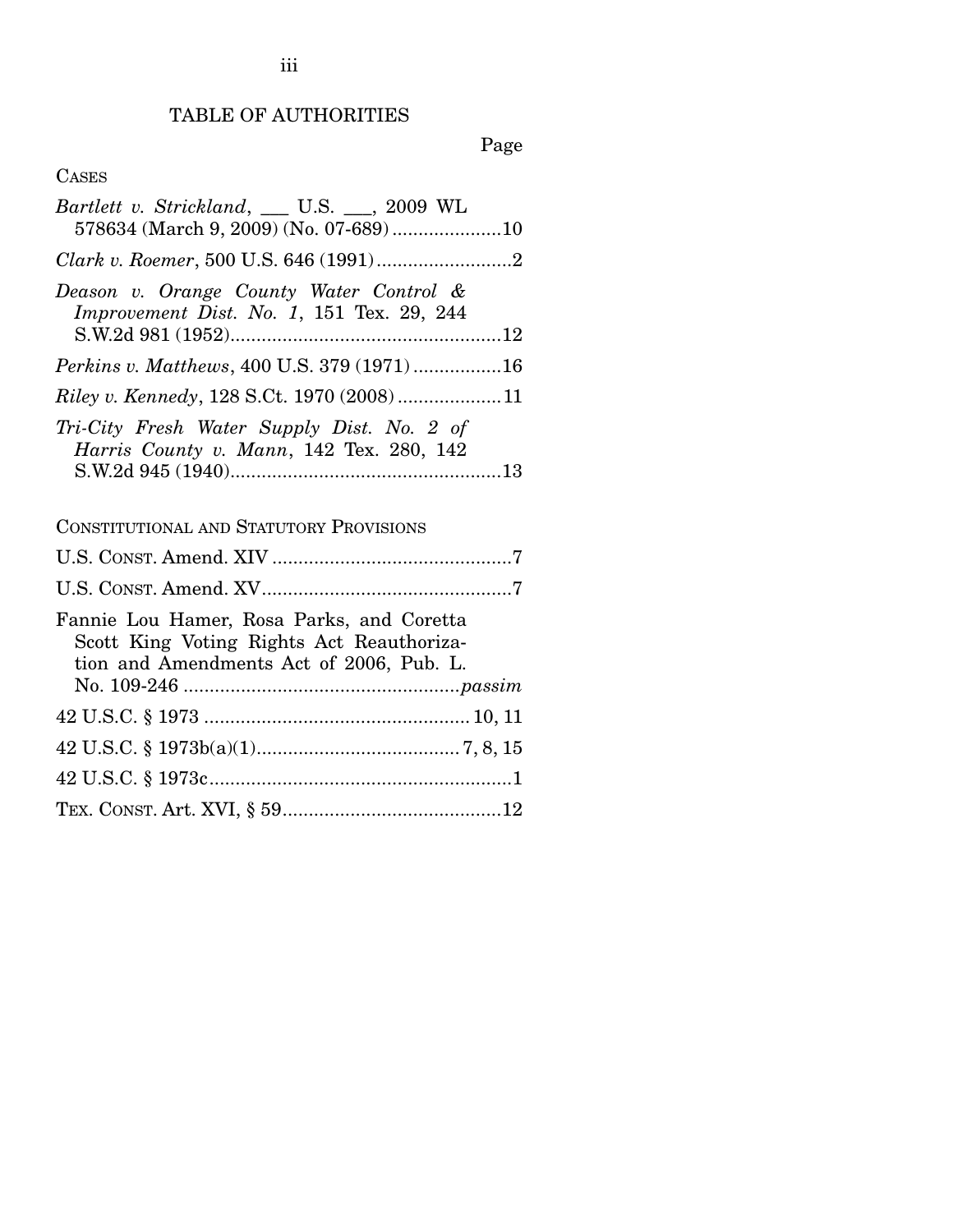### TABLE OF AUTHORITIES - Continued

### Page

### TEX. ELEC. CODE

| §.              |  |
|-----------------|--|
|                 |  |
|                 |  |
|                 |  |
|                 |  |
|                 |  |
|                 |  |
|                 |  |
|                 |  |
| TEX. WATER CODE |  |
|                 |  |
|                 |  |
|                 |  |
|                 |  |
|                 |  |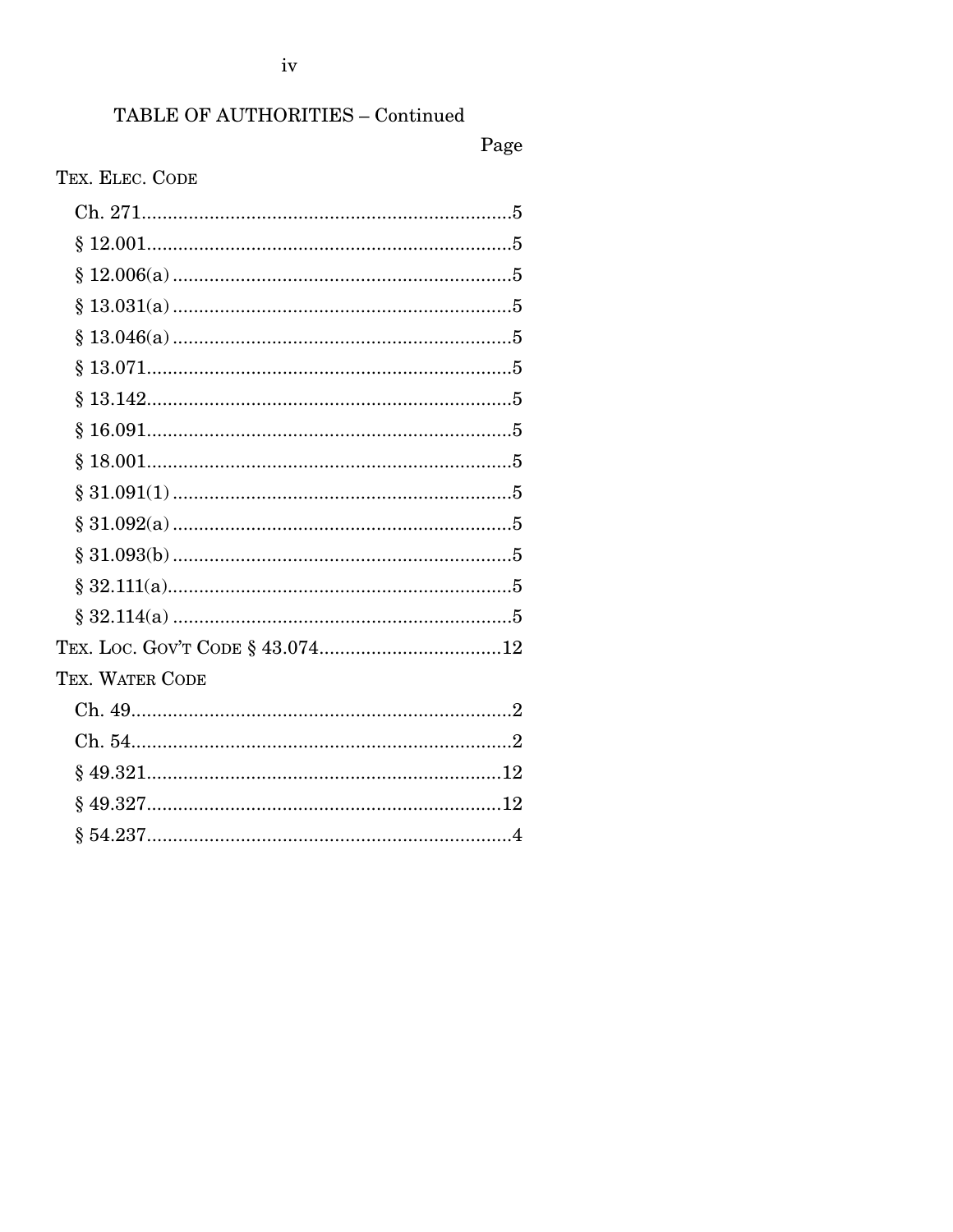### TABLE OF AUTHORITIES – Continued

Page

OTHER AUTHORITIES

40 Fed. Reg. 43,746 (Sept. 23, 1975)............................2

D. Brooks, *County and Special District Law*, 36A TEX. PRACTICE § 46.6 (2d ed. 2002)....................2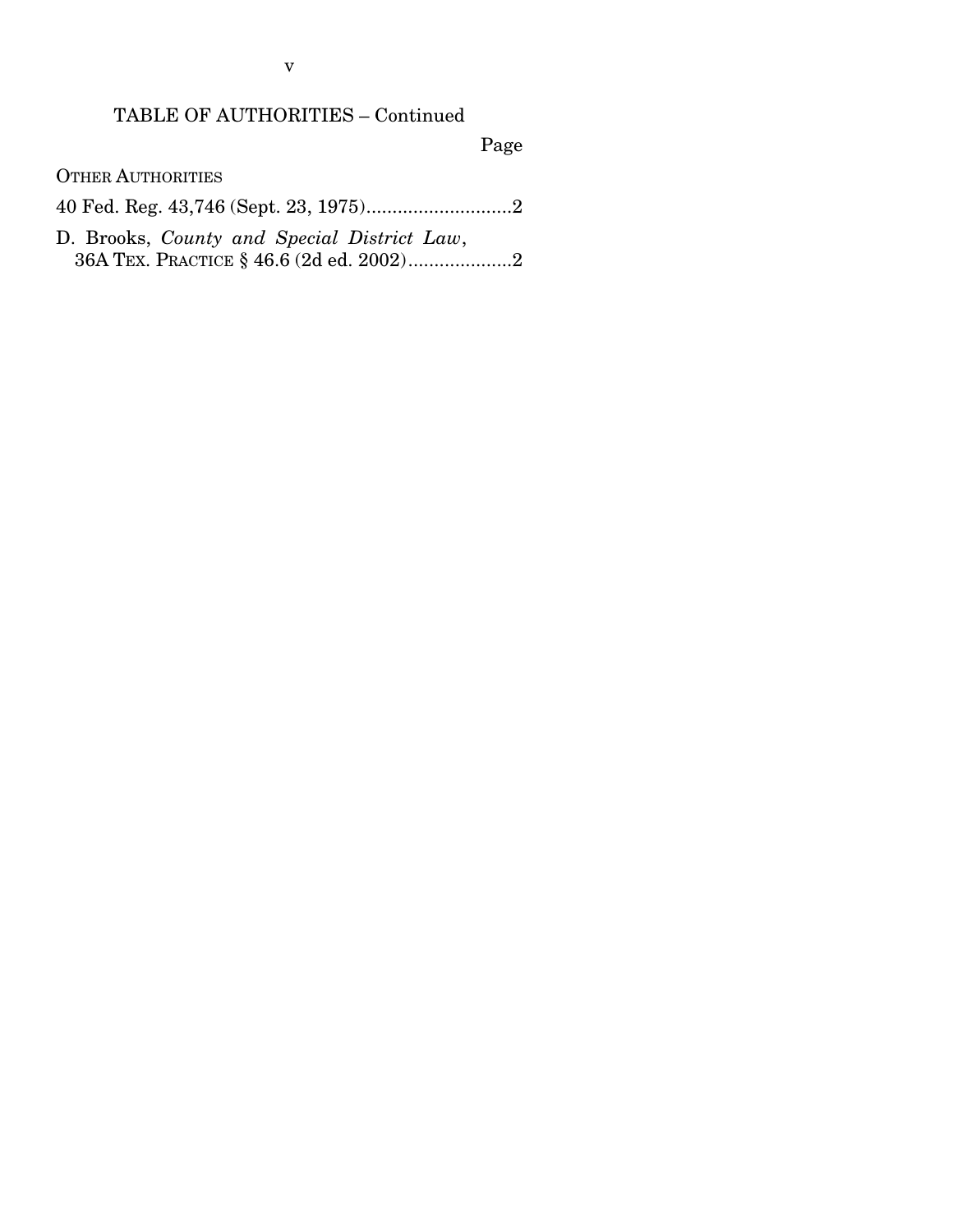#### **STATEMENT OF THE CASE**

 This case concerns Sections 4 and 5 of the Fannie Lou Hamer, Rosa Parks, and Coretta Scott King Voting Rights Act Reauthorization and Amendments Act of 2006 ("2006 VRA Reauthorization"), §§ 4 & 5, Pub. L. No. 109-246. The reauthorization became effective on July 27, 2006.

 Travis County focuses on the local impact of the 2006 VRA Reauthorization and provides a narrower statement of the case and its context than the briefs of other appellees.<sup>1</sup> The district court rejected the claim that Section 5 of the Act imposes undue burdens on the local government challenger. J.S. App. 150-53. The County addresses why the district court is correct, and the challenger wrong, about the continuing salience and viability of Section 5 of the Voting Rights Act of 1965, as amended, 42 U.S.C. § 1973c.

#### **A. The MUD's creation, demographics, and preclearance activity**

 The Voting Rights Act first became law in 1965. Section 5 of the Act required "covered jurisdictions" to obtain administrative or judicial preclearance of

<sup>&</sup>lt;sup>1</sup> Travis County adopts the arguments on both Section  $4(a)$ bail-out and Section 5 constitutionality in the Brief for Intervenor-Appellees Texas State Conference of NAACP Branches, *et al.* and the Brief for Intervenor-Appellees Rodney and Nicole Lewis, *et al*.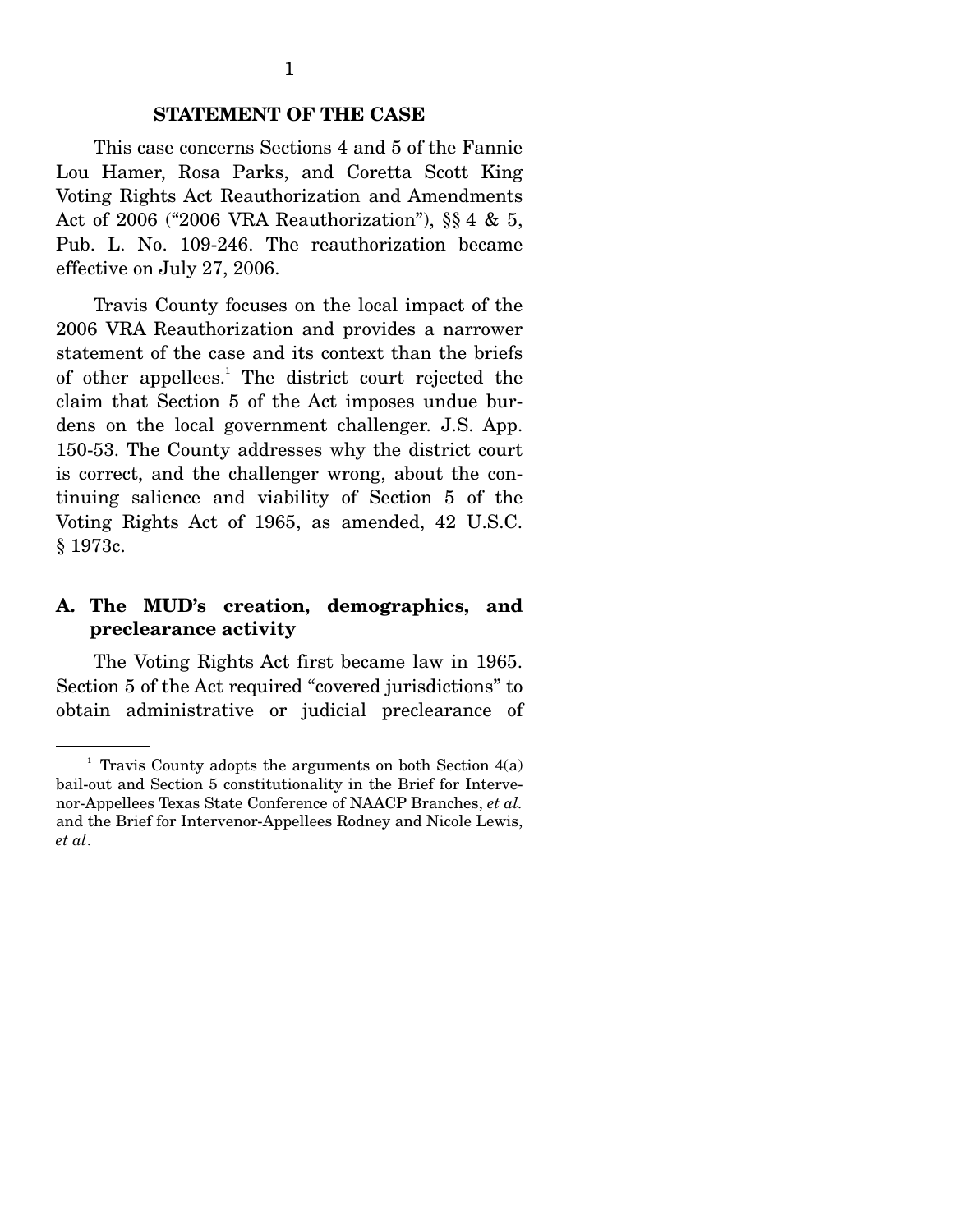electoral changes in advance of implementation. *Clark v. Roemer*, 500 U.S. 646, 652 (1991). Texas, however, was not subject to Section 5 requirements until 1975, when Congress amended the Act and Texas became a "covered jurisdiction," required to obtain Section 5 preclearance for all changes affecting voting which were enacted or administered after November 1, 1972. J.A. 393; *see* 40 Fed. Reg. 43,746 (Sept. 23, 1975).

 A decade later, a private developer petitioned the state environmental agency for creation of a municipal utility district, $2$  to be known as the Northwest Austin Municipal Utility District Number One ("MUD" or "District"), embracing just over 700 acres of undeveloped land at the northwest edge of Travis County. J.A. 394, 402. Its boundaries would coincide with a residential subdivision known as Canyon Creek. J.A. 403.

 The state agency approved creation of the MUD in 1986, then re-approved its creation in 1988. J.A.

<sup>&</sup>lt;sup>2</sup> A "municipal utility district" is a special-purpose local government created under Texas general law, specifically Chapters 49 and 54 of the Texas Water Code, or by special legislation. D. Brooks, *County and Special District Law*, 36A TEX. PRAC. § 46.6, at 123 (2nd ed. 2002). The MUD in this case is created under general law, not by special legislation. J.A. 393. The name of the state environmental agency has changed several times since the mid-1980s. It is currently known as the Texas Commission on Environmental Quality.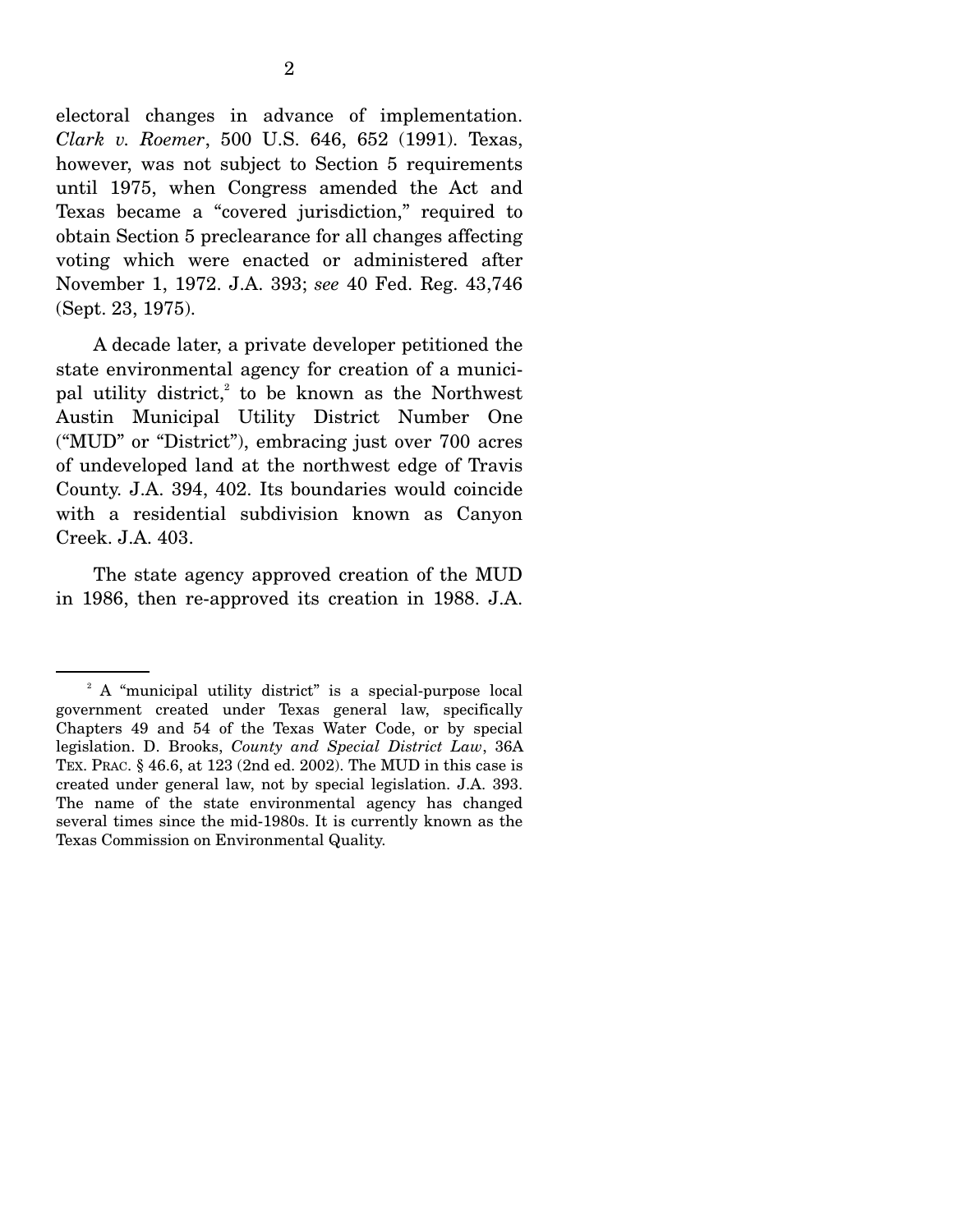394, 396.<sup>3</sup> At the time, only one person lived inside the District boundaries, and, in the ensuing local confirmation election, cast the election's only vote in favor of the District's creation. J.A. 396. The MUD, therefore, officially came into existence in mid-1988.

 The population of the District has grown from an estimated twelve people in 1990 to about 3,500 in 2000. J.A. 403-04. It constitutes only a small part, less than one half of one percent, of Travis County's population. Texas State Conf. of NAACP Branches Summary Judg. Mot., Dkt. No. 100, Exh. 3 (Robinson Report). The MUD is substantially less racially diverse than the County as a whole. The combined African-American and Latino population of the district is 7%, compared to 37.2% for the County. *Id*. The District's annual median family income of \$103,200 is nearly double that of the County as a whole. *Id*.

 The MUD is wholly inside the boundaries of both Travis County and the City of Austin. J.A. 393-94. But, it is not subject to the control or authority of either of them. J.S. App. 18. It is governed by a 5 member board that is elected at-large (though not by numbered place) to 4-year terms in non-partisan contests. J.A. 404-06. It has no employees, and its current governmental functions are limited to providing payment of existing bonds and contracts and

<sup>&</sup>lt;sup>3</sup> The re-approval appears to have been necessitated by the bankruptcy of the private developer, which precipitated the resignation of the District's interim directors. J.A. 395.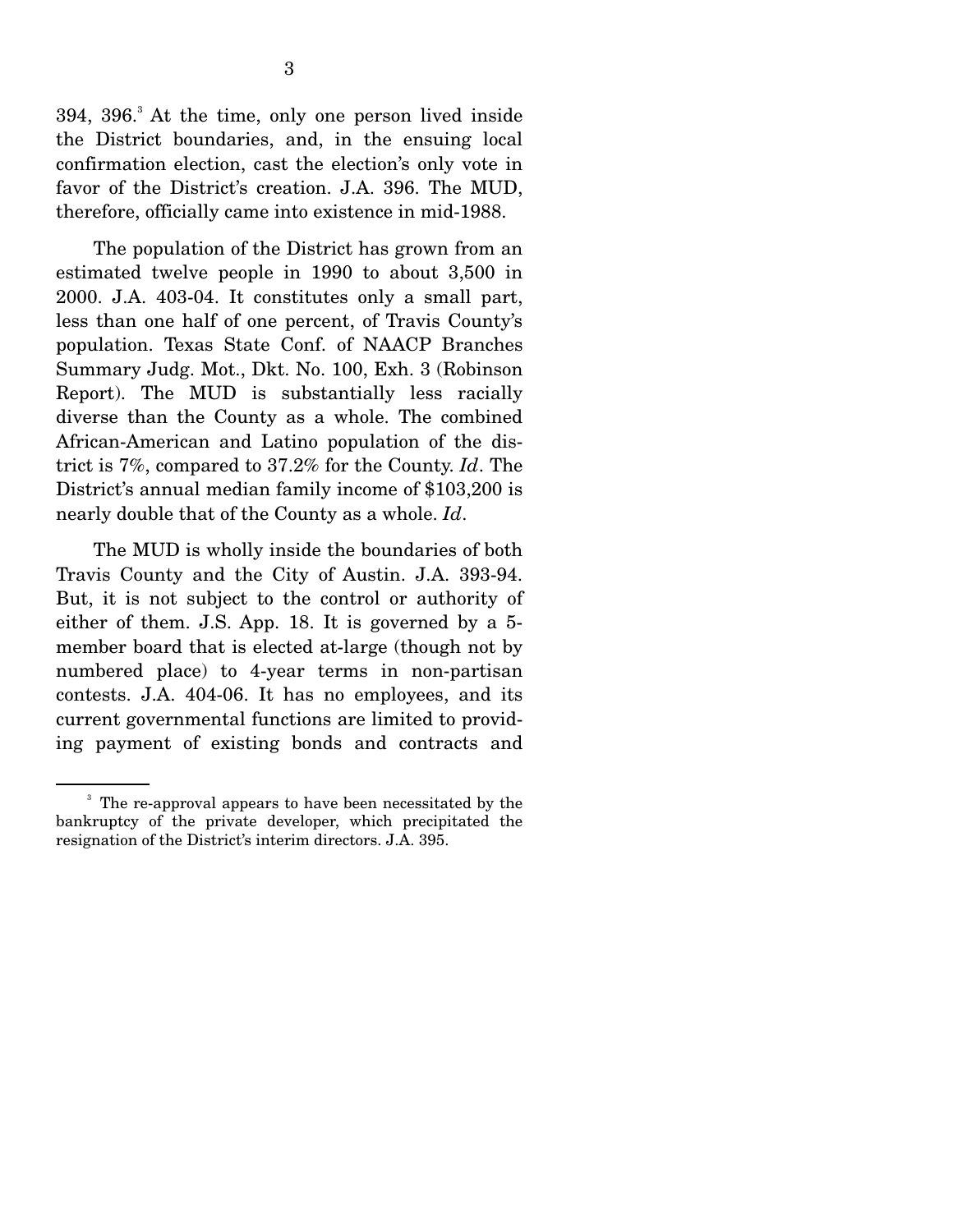maintenance of the community park and walking trails within the District. J.S. App. 402; MUD Summary Judg. Mot., Dkt. No. 99, Exh. 18 (Ferguson Depo. at  $25 \& 31$ .

 Since its inception, the MUD has made eight submissions for administrative preclearance under Section 5, stretching over an 18-year span from 1986 to 2004. J.S. App. 408-10; 414. Its last submission was in early 2004. J.A. 412. None drew an objection from the Attorney General. J.A. 390; J.S. App. 413. The annualized cost to the MUD for these submissions was \$223. J.S. App. 415.

#### **B. Travis County's role in elections**

 Among the many local governments based in Travis County, the County itself is the central force in the conduct of elections. Through two of its elected officials – the County Tax-Assessor Collector and the County Clerk – the County is the only entity charged with the responsibility for registering voters in the County and is the principal administrator of elections. J.A. 93 (voter registration); J.A. 87 (conduct elections).

 The County Tax-Assessor Collector is statutorily designated the "voter registrar" for all elections. J.A.

<sup>4</sup> Municipal utility districts also have authority to sue to enforce private restrictive covenants. TEX. WATER CODE § 54.237. Nothing in the record indicates that the MUD has exercised this authority.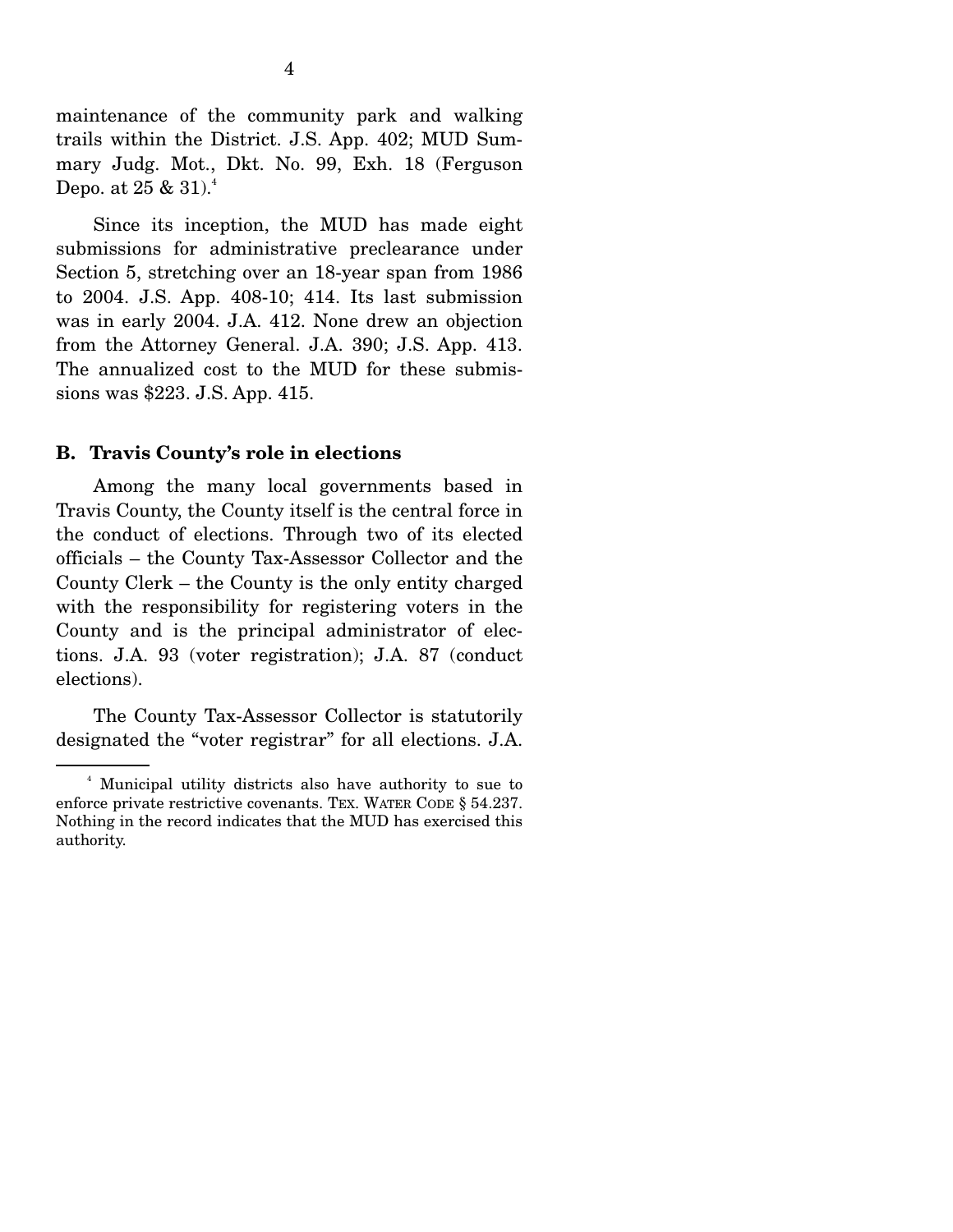420; *see* TEX. ELEC. CODE § 12.001. The voter registrar may appoint deputy registrars and volunteer deputy registrars. *Id*. §§ 12.006(a), 13.031(a), 13.046(a). She makes registration eligibility determinations, issues voter registration certificates, hears challenges to registration of voters, and prepares the certified list of registered voters in each precinct in the County. *Id*. §§ 13.071, 13.142, 16.091, 18.001.

 The County Clerk is the chief election officer for the County. *Id*. § 31.091(1). She is charged with training poll workers – election judges and election clerks – using a state-developed training program, $5$ and this training extends to poll workers selected by the MUD and other local governments in the County. *Id*. §§ 31.093(b), 32.114(a). She also is authorized to contract with other local governments to administer their elections. *Id*. § 31.092(a); ch. 271.

 Travis County is under contract with 107 jurisdictions to administer their elections. J.A. 87-88, 398. The MUD is one of these jurisdictions. J.A. 398.<sup>6</sup> The

<sup>&</sup>lt;sup>5</sup> The Texas Secretary of State sets standards for training election judges. TEX. ELEC. CODE § 32.111(a).

<sup>&</sup>lt;sup>6</sup> The MUD's arrangement with Travis County does not relieve the MUD of its Section 5 obligations. The joint election contracts are standardized. J.A. 398. They all contain a provision such as the one in the 2006 joint election agreement the MUD entered into with the County, which states: "Each of the Entities shall be individually responsible for obtaining appropriate preclearance, if necessary, from the United States Department of Justice." *See, e.g.,* MUD Summary Judg. Mot., Dkt. No. 99, Exh. 14 (DeBeauvoir Depo. Exh. 5, at 8).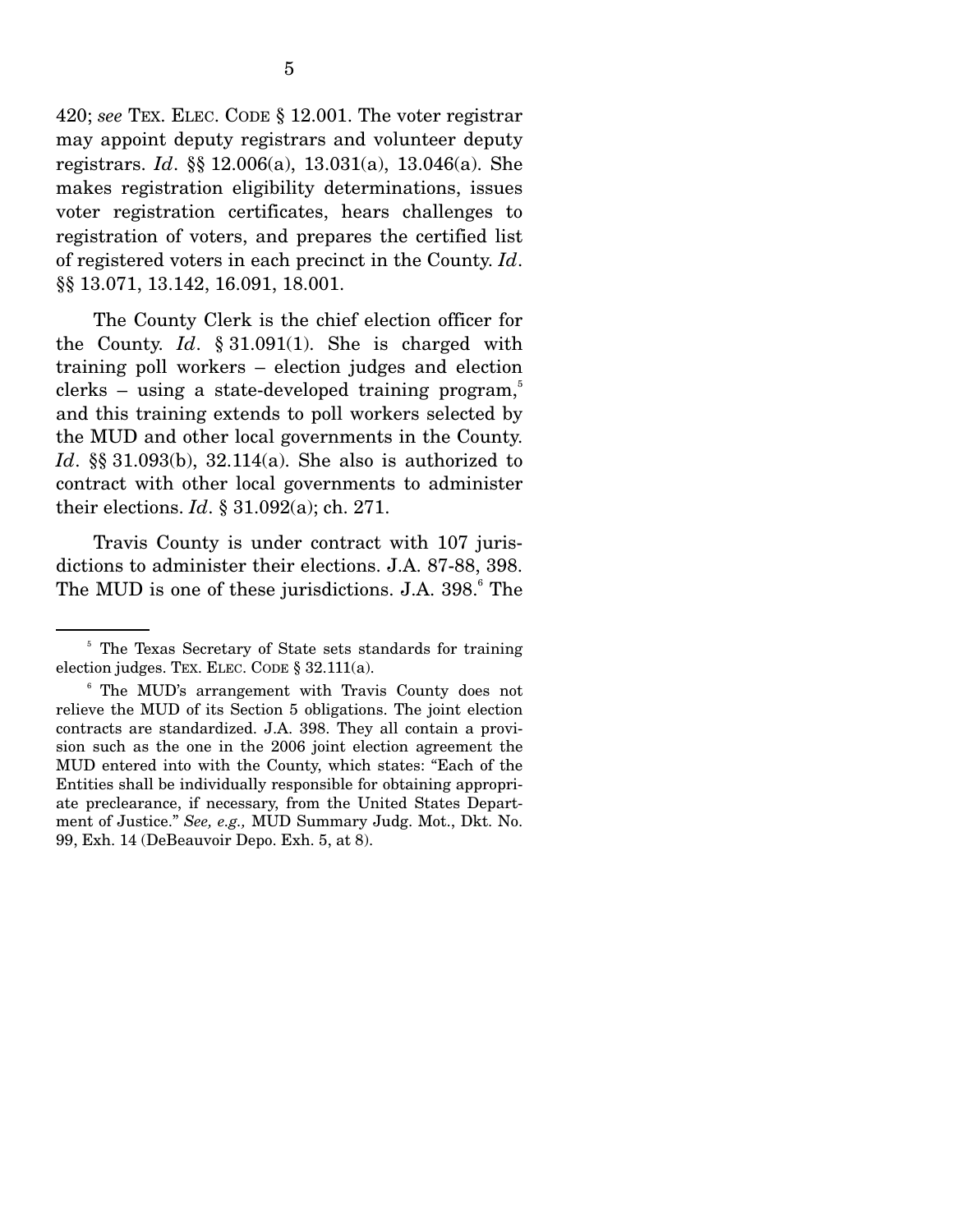MUD was one of the last local jurisdictions to enter into one of these joint election agreements, and the County administered its first election for the MUD in May 2004. J.A. 398-99.<sup>7</sup> The MUD entered into another joint election agreement with the County for the MUD's May 2006 election. J.A. 399. The MUD obtained preclearance of the 2004 joint election agreement, but apparently not the 2006 agreement. J.A.  $410, 400$ .<sup>8</sup>

#### **C. The MUD's suit, Travis County's intervention, and the District Court's decision**

 In the summer of 2006, only eight days after the 2006 VRA Reauthorization became law, the MUD filed suit, asserting a statutory right to bail out from Section 5 coverage under the Act and, failing that, seeking a declaration that Section 5 is an unconstitutional exercise of congressional power. Travis County intervened to protect, against MUD usurpation, the County's role as the arm of local government authorized to determine whether to seek bailout under

<sup>&</sup>lt;sup>7</sup> While the state environmental agency exercises broad regulatory authority over municipal utility districts, none of that authority extends to the conduct of elections.

<sup>&</sup>lt;sup>8</sup> The County also separately submitted and obtained preclearance of the 2004 joint election agreement. J.A. 411. The County draws a distinction between an election services agreement and a joint election agreement. An election services agreement is a long-term contract. J.A. 32 (election services agreement). In contrast, there is a separate joint election agreement with every participating jurisdiction for every election. MUD Summary Judg. Mot., Dkt. No. 99, Exh. 14 (DeBeauvoir Depo. at 35-36).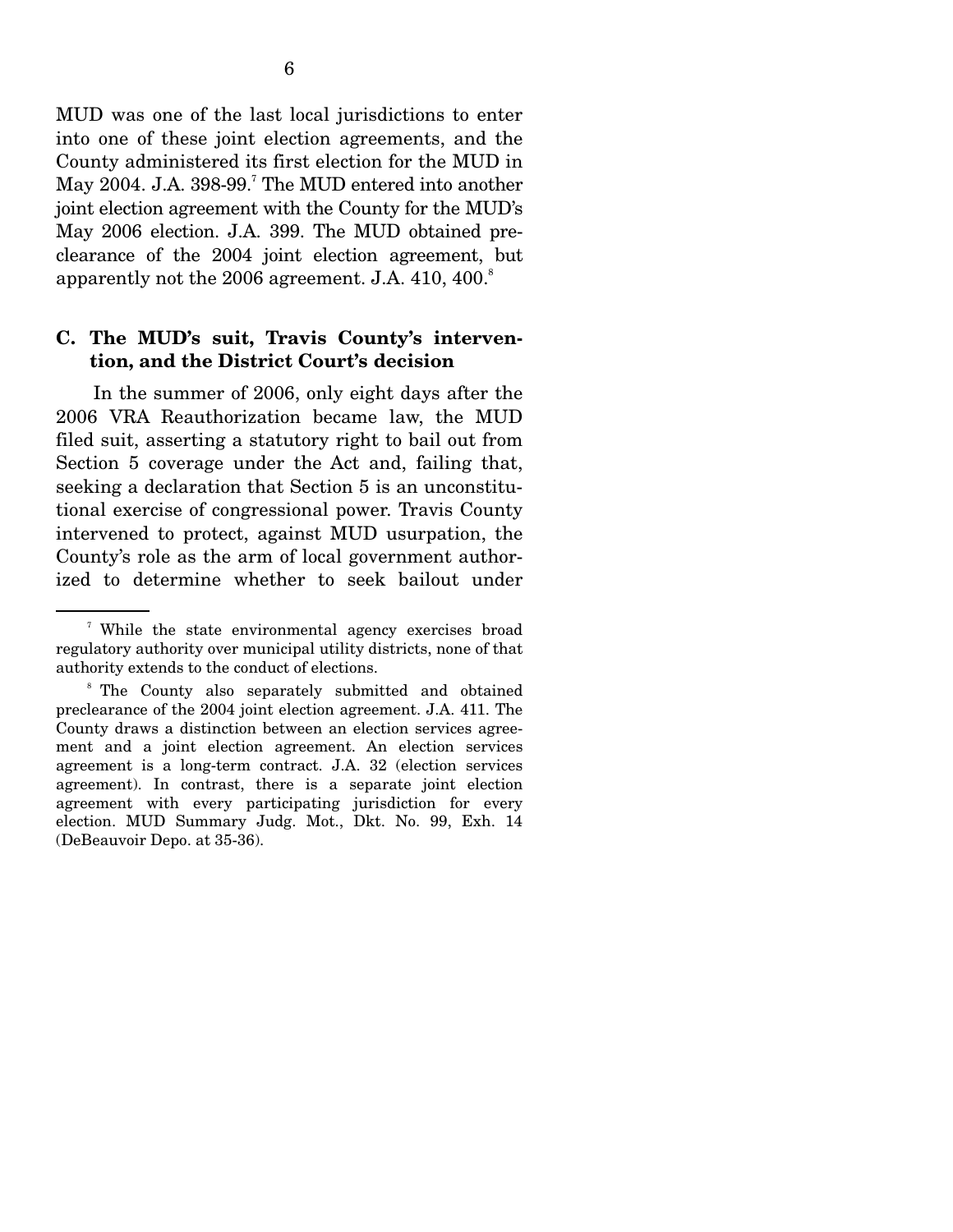Section 4(a) of the Act, 42 U.S.C. § 1973b(a)(1), and, also, to defend the continued viability of Section 5 of the Act as an essential legal tool for ensuring that "minority voters in the County are afforded full and equal access to the electoral system for every government entity in the area." Travis County Intervention Mot, Dkt. No. 23, at 3.

 The district court determined that the District was not statutorily entitled under Section 4(a) to seek bailout from Section 5 requirements and that Section 5 is a constitutional exercise of congressional enforcement powers under both the Fourteenth and Fifteenth Amendments. The court concluded that the MUD's lawsuit constitutes a facial challenge, but, as a precaution, considered two MUD arguments that might be construed as an as-applied challenge. J.S. App. 31-32. The court rejected both these arguments, J.S. App. 144-53, finding it "impossible to conclude that section 5 imposes any meaningful burden on the District," J.S. App. 153.

#### **SUMMARY OF ARGUMENT**

--------------------------------- ♦ ---------------------------------

 The 2006 VRA Reauthorization, extending the life of Section 5 and its preclearance requirements, is "appropriate legislation" within Congress's enforcement powers under the Fourteenth and Fifteenth Amendments. The District which has launched the broad constitutional challenge does not register voters locally. It never has, and, under current state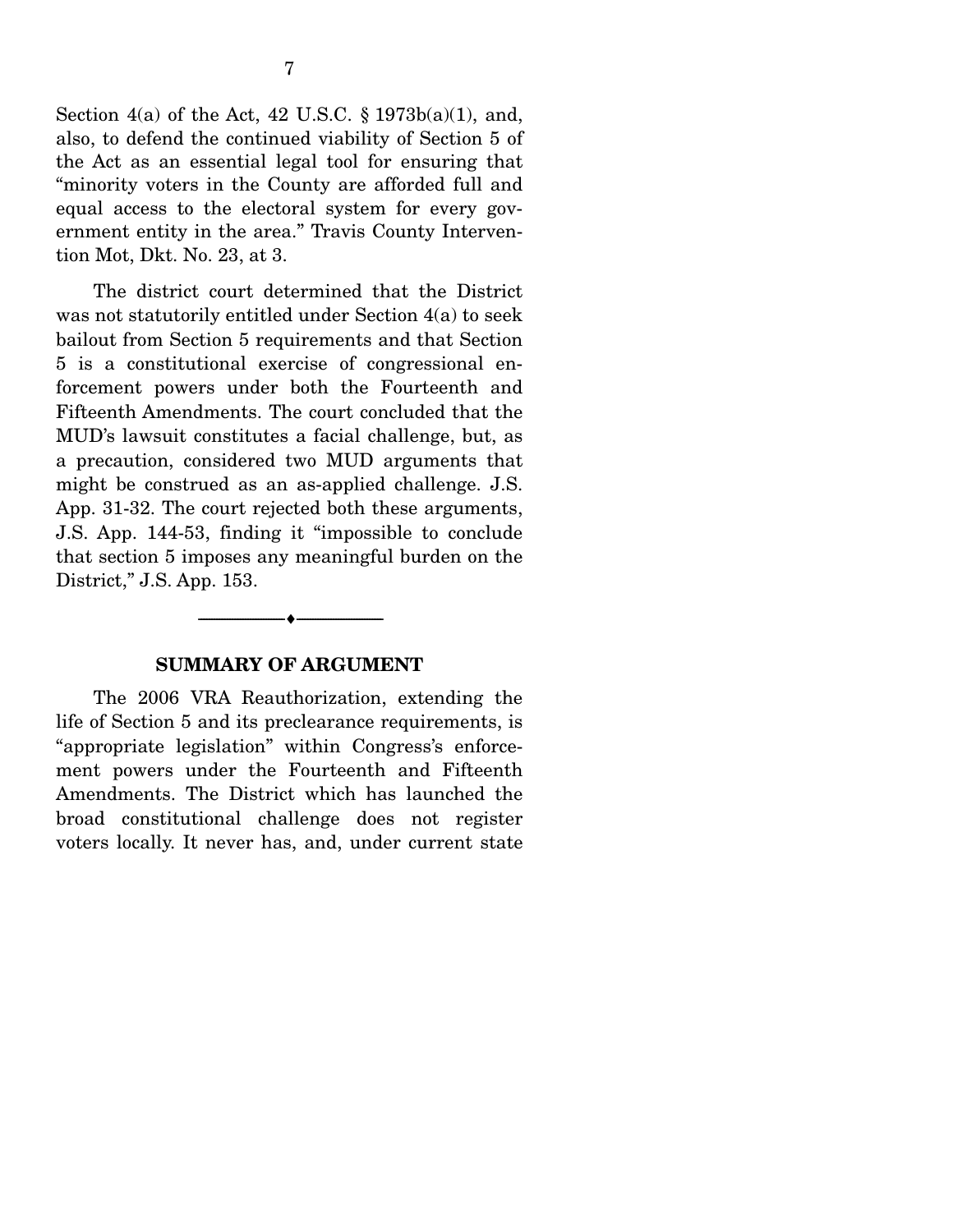law, it never will. The District's experience with the election process itself is uncommonly modest and narrow. In the two decades of its existence, it has conducted only one actual contested election, seven years ago in an election drawing less than a thousand votes, and, therefore, is institutionally inexperienced with the benefits that Section 5 coverage brings. It also has had little practical occasion to have to come to grips as a government with the often subtle or hidden threats to the integrity of election systems and operations that make Section 5's continued existence so important. The burdens it experiences from Section 5's continued existence are accurately described as "trivial" by the district court.

 Travis County, which actually registers voters and conducts elections for itself and more than a hundred other local jurisdictions, is in a position to have a quite different perspective on the comparative burdens and benefits of Section 5 and its preclearance requirement. That experience leaves the County comfortable in concluding that Section 5 is far from being an anachronism.

 Furthermore, the contrast between the MUD's limited electoral role and the County's close involvement in the machinery of elections, including the registration of voters and the maintenance and dissemination of the voter registration lists to local precincts, also highlights the wisdom in the 1982 congressional extension of the Section 4(a) bail-out option in covered states to the local jurisdictions responsible for conducting voter registration – but no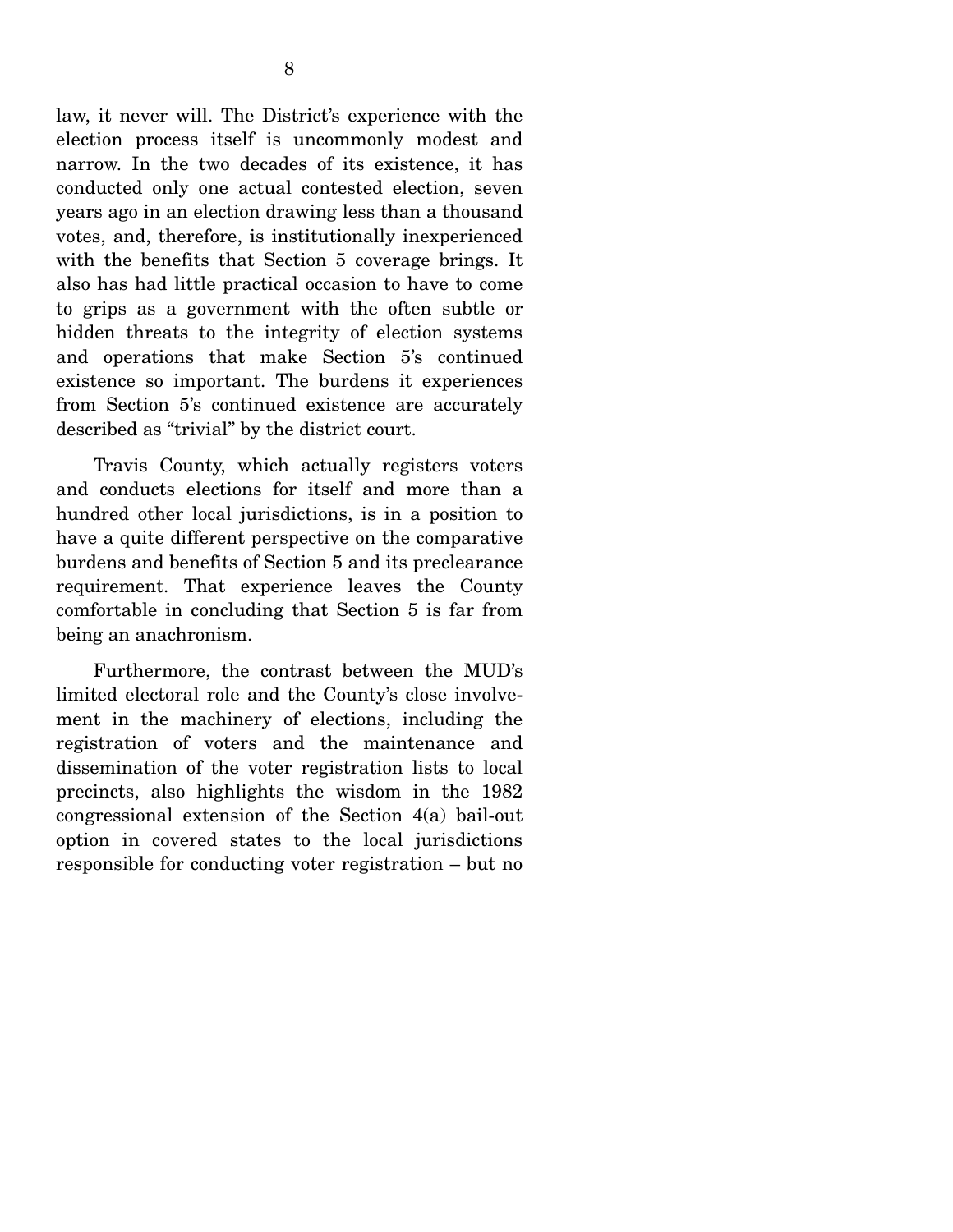further. This legislative choice closely matches local electoral realities and duties.

 Section 5 remains salient in Texas. Someday, experience may demonstrate that the balance has shifted and that the need for Section 5 has shrunk to the point that its modest burdens have come to outweigh the benefits it brings. By overwhelming margins, Congress concluded in 2006 that such a time had not yet come. Congress made the right decision.

#### **ARGUMENT**

--------------------------------- ♦ ---------------------------------

**Section 5 of the Voting Rights Act continues to provide benefits in covered jurisdictions, which outweigh the comparatively trivial burdens the statute imposes on local governments such as the MUD and the County.** 

 The MUD seeks to remove what it characterizes as "the burden of federal preclearance." MUD Br. at 2. But, the MUD's role in elections, and the burdens it suffers under Section 5, are minute. Travis County, on the other hand, has a core role in elections, including the MUD's elections, and its perception of the relative benefits and burdens of the preclearance requirements of Section 5 differ markedly from the MUD's. As pointedly observed only recently, racial discrimination in voting is not a thing of bygone days and generations; instead, "[m]uch remains to be done to ensure that citizens of all races have equal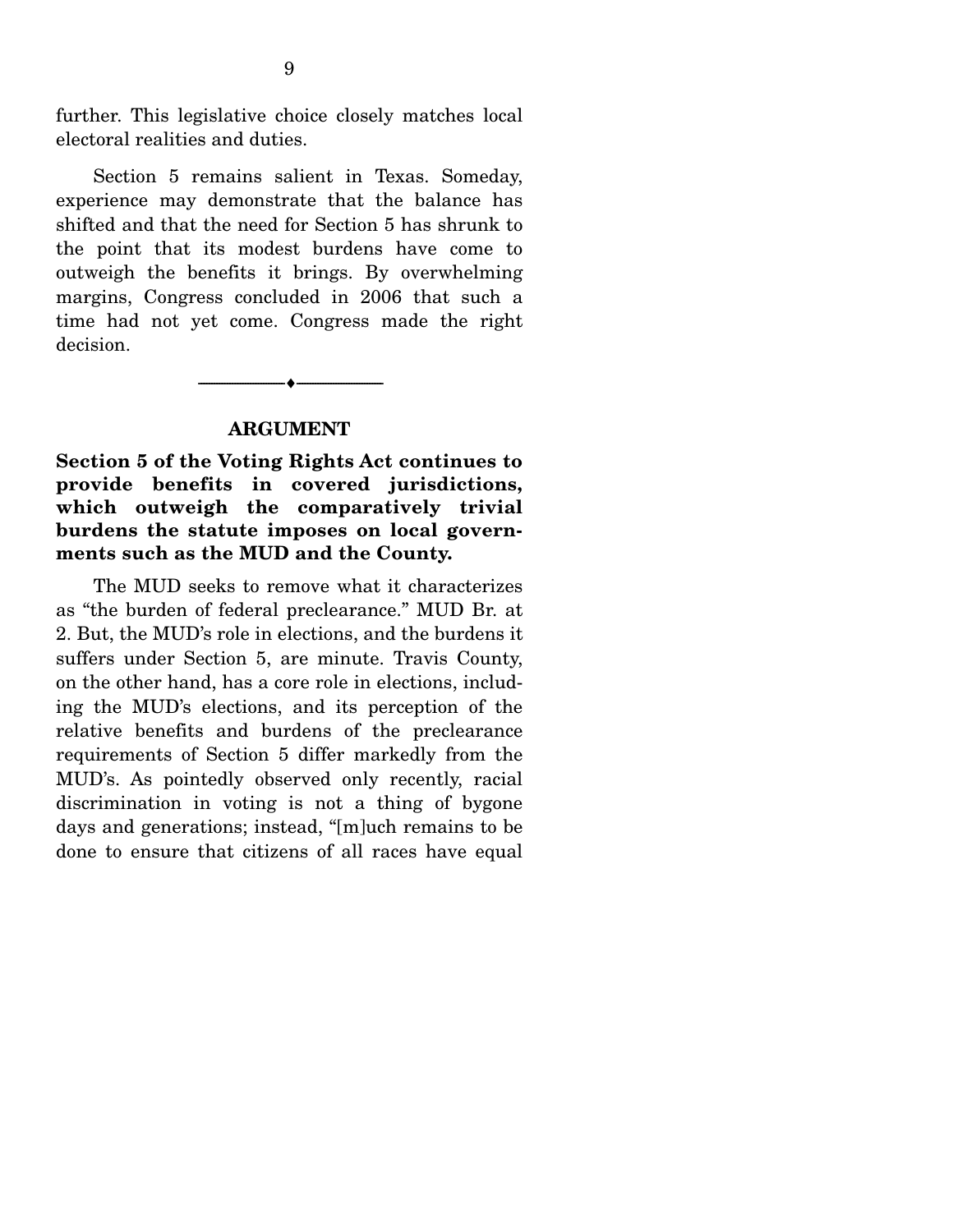opportunity to share and participate in our democratic processes and traditions." *Bartlett v. Strickland*, U.S.  $\qquad$ , slip op. at 21 (March 9, 2009) (plurality opinion). Section 5 remains essential to this unfinished task.

 Travis County has long and intimate experience with the realities – the nitty-gritty – of election administration at the most personal levels. From this experience, Travis County is well acquainted with the vigilance that continues to be required to ensure that, where racial prejudice comes face-to-face with voters, the prejudice is trumped, muted, or suppressed, and the voters left free to give untrammeled expression to their democratic will. Section 5 of the Voting Rights Act is an invaluable tool the County uses – still uses – every election cycle to help tamp down or eliminate the insidious influence of racial discrimination. It is critically important that the County, and the many people it enlists each election to aid it in the complex task of administering elections, know that the burden rests with them, not voters who may experience discrimination and disenfranchisement, to ensure changes are non-discriminatory. Relying on Section 2 alone, and waiting, as the MUD urges, until after the discriminatory action is to wait too long.

 Each individual election matters. The MUD touts Section 2 of the Act, 42 U.S.C. § 1973, as a sufficient guardian of the fundamental rights of minority voters, MUD Br. at 27, but this provision only offers the prospect of remedying discriminatory actions that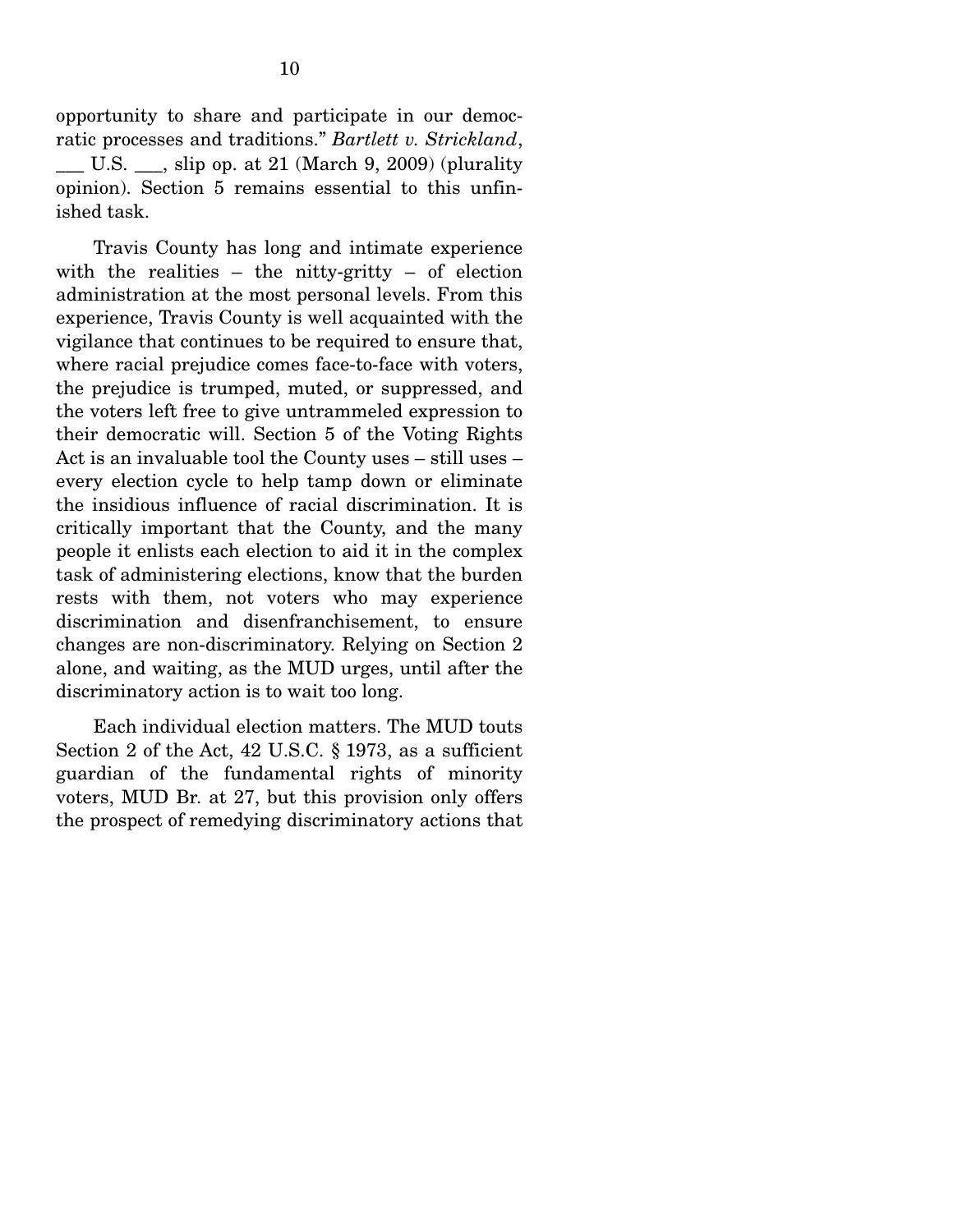have already had an impact.<sup>9</sup> Section 5, on the other hand, offers the prospect of actually preventing discriminatory election actions from ever taking effect. Viewed in this, its proper light, Section 5 is more akin to preventive maintenance, and Section 2 to major repairs. It would undoubtedly prove more costly to the County to litigate a Section 2 case to conclusion (and, if found liable, remedy the violation), than to consider and address in advance – in the process of seeking and obtaining preclearance – the potential impact on minority voters of changes contemplated for the electoral system. If ever there were a circumstance where an ounce of prevention is worth a pound of cure, it is in the fundamental democratic event of conducting elections free of racially discriminatory actions.

 In contrast to the County's wide experience and duties, the MUD has little knowledge of the realities of conducting elections and taking on the task of ensuring that the full range of the election process is as free of the impositions of racially discriminatory actions and threats as practically possible. The MUD has conducted just six elections on its own in its history, only one of which was contested and had more than a total of twenty votes cast. J.A. 394-98. It has not conducted any of its own elections since the spring of 2002. J.A. 398-400. It has never registered any voters.

<sup>&</sup>lt;sup>9</sup> "[P]ractical considerations sometimes require courts to allow elections to proceed despite pending legal challenges." *Riley v. Kennedy*, 128 S.Ct. 1970, 1985 (2008).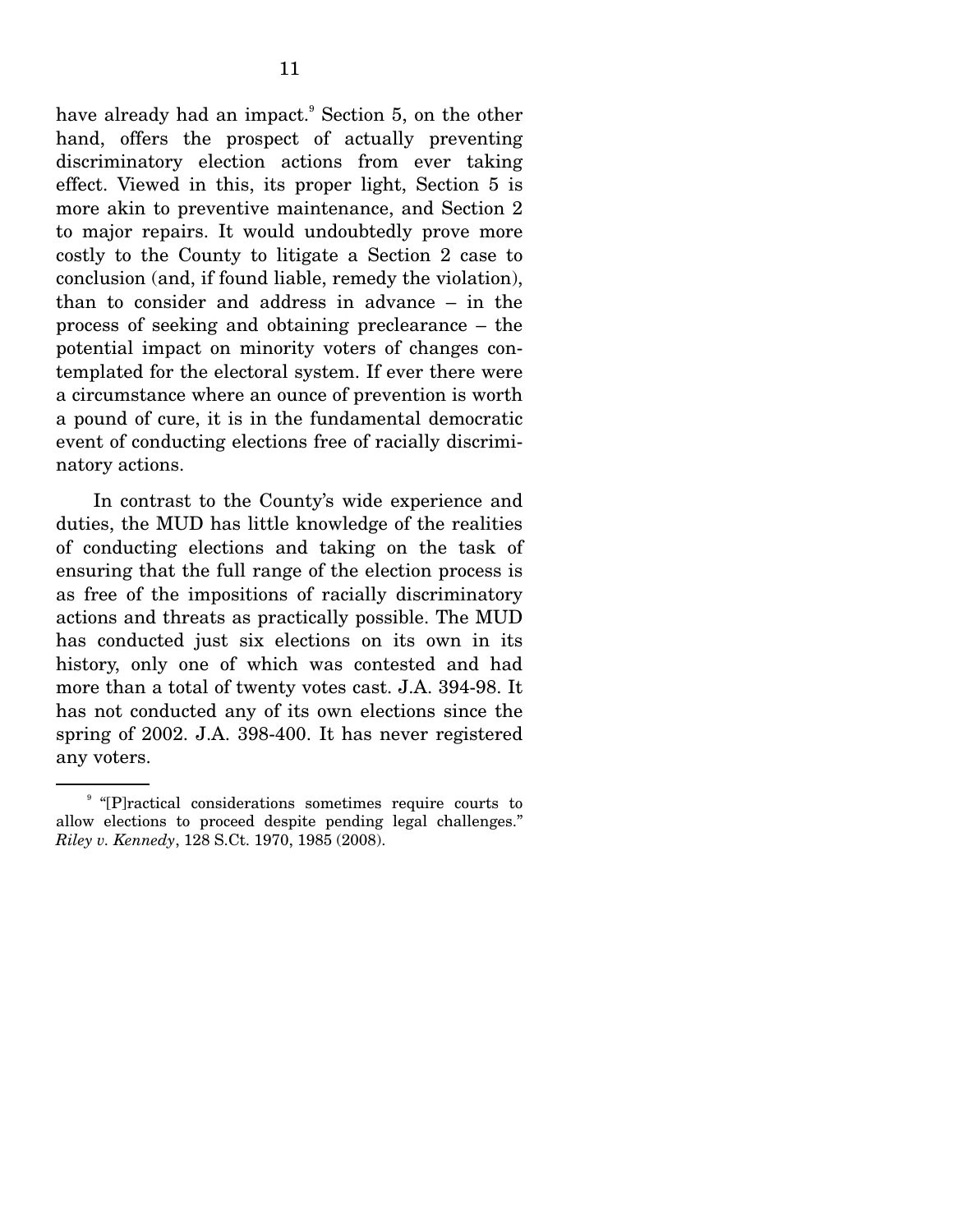So, the MUD's experience with Section 5, the realities of voting, and the interaction of the two is hardly a meaningful counterweight to Travis County's, much less to the evidence Congress accumulated when it was considering the 2006 VRA Reauthorization. Even the MUD's professed concern about how, in 2031, it will "continue to be burdened" by Section 5's requirements, MUD Br. at 58, rings hollow. The MUD has little left to do in the way of governance; its bonds are in the process of being paid off. Five years after its bonded indebtedness is retired, the state environmental agency may dissolve the MUD, and, if by then it has not been annexed by the City of Austin, $10$  its assets will escheat to the state. TEX. WATER CODE §§ 49.321, 49.327. It is not at all unreasonable to predict that the MUD's demise as a governmental entity will happen well in advance of the Section 5 extension's expiration.

 Municipal utility district powers in general are tightly circumscribed under Texas law. First, the state constitutional grant of authority for the creation of such districts specifies a limit on their powers which the legislature cannot expand. *Deason v. Orange County Water Control & Improvement District No. 1*, 151 Tex. 29, 244 S.W.2d 981, 984 (1952) (addressing scope of the Texas Constitution's Conservation Amendment, Article XVI, § 59). Second, even legislative grants of power to these entities are read

<sup>&</sup>lt;sup>10</sup> *See* TEX. LOC. GOV'T CODE § 43.074 (dealing with dissolution of in-city municipal utility districts upon annexation by home rule cities such as the City of Austin).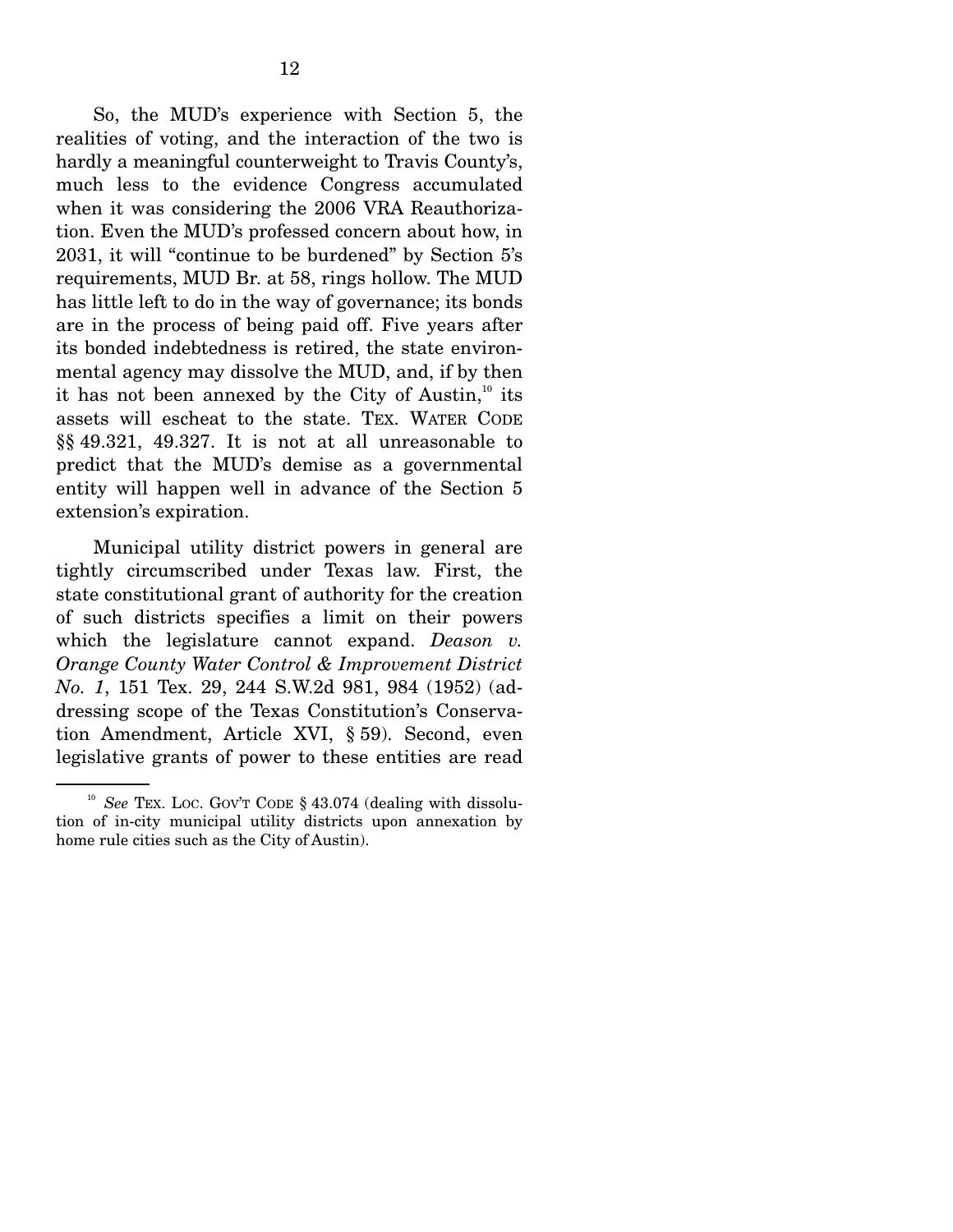restrictively. *Tri-City Fresh Water Supply District No. 2 of Harris County v. Mann*, 142 Tex. 280, 142 S.W.2d 945, 948 (1940) (explaining that local water conservation districts only have powers that are clearly granted by the legislature and necessarily implied to effectuate the express powers and describing such districts as "low down in the scale or grade of corporate existence").

 The combination of these fundamental state law limitations on the MUD's powers and the sheltered, circumscribed world it has carved for itself in the electoral sphere makes the MUD an unlikely symbol of a "burdened" local government overcome by the behemoth of Section 5. Section 5 has never prevented the MUD from timely implementation of a voting change. J.A. 22-23, 39-40, 59. It has spent virtually none of its resources on Section 5 compliance, J.A. 268-70, 272, 274, and it has virtually no familiarity of its own with the election process. It has never registered voters. Except for this litigation, the MUD's governing board has paid no meaningful attention to the nuts and bolts of Section 5 compliance. "I don't think I ever had one of the board members take a look at [a] submission," testified the attorney who had prepared all except one of the MUD's preclearance submissions. J.A. 51, 57-58. A former board president estimated that the board spent less than one-tenth of one percent of its time on Section 5 compliance and said that he recalled "flipp[ing] through" a draft submission once. J.A. 35-37.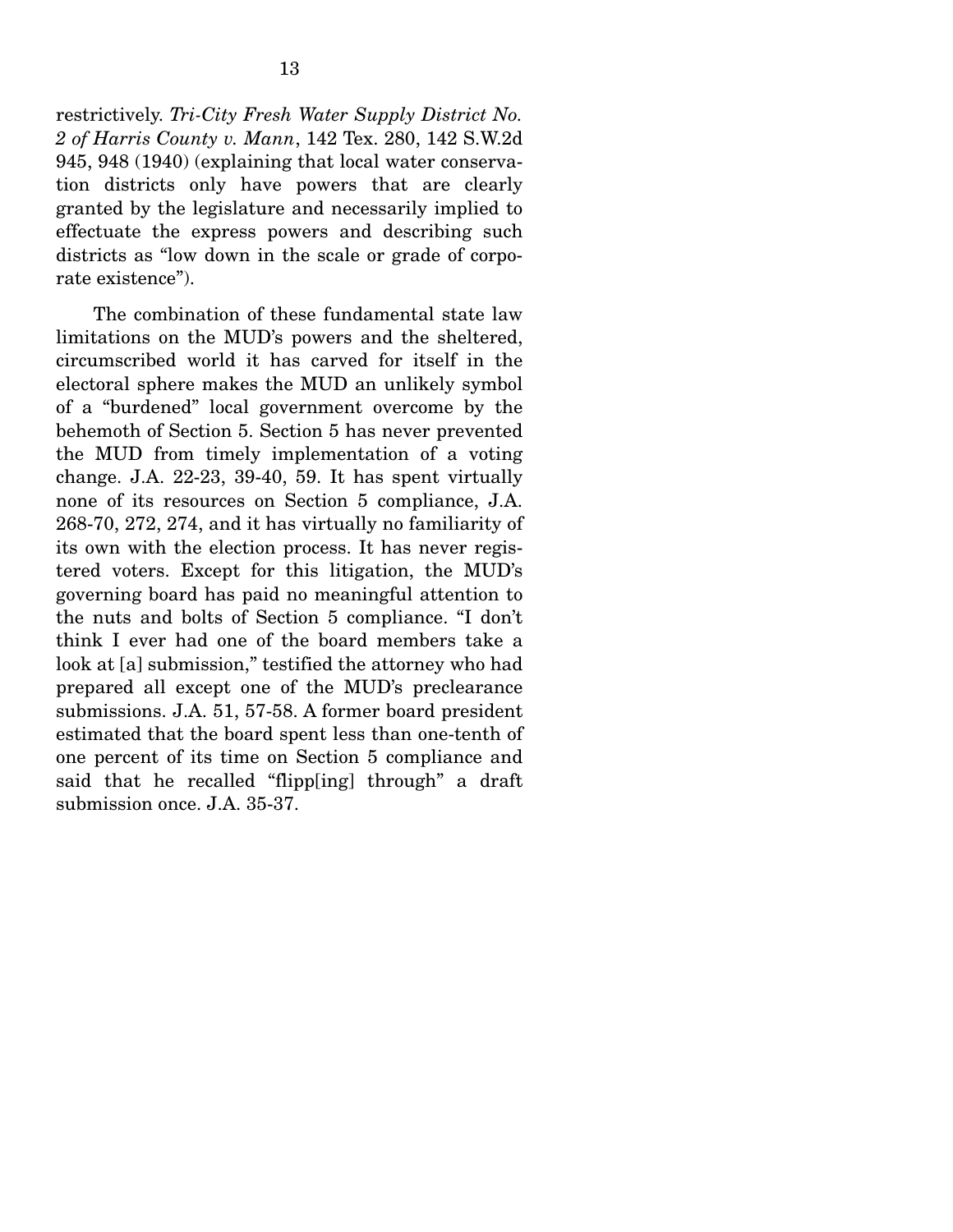It is for these reasons that the district court reached the well-founded conclusion that "the District's burden is trivial." J.S. App. 152.

 In contrast, the County has to take into account a wide array of election-related responsibilities, especially with regard to voter registration activities and the conduct of elections. The County has had to exercise these election-related responsibilities over a time span much longer than the District's existence.

 The current Travis County Clerk has served for the last twenty years, roughly two-thirds of the time that Section 5 has been applicable to Texas. MUD Summary Judg. Mot., Dkt. No. 99, Exh. 14 (DeBeauvoir Depo. at 21). She explained that, after these many years, with the County's development of settled administrative routines and familiarization with the rules governing Section 5, the process has become relatively quick and easy. *Id*. at 12.11

 Thus, the County's experience stands in marked contrast to the MUD's in weighing the burdens and benefits of Section 5. There is a burden imposed by Section 5, but it is modest and has not proven at all

<sup>&</sup>lt;sup>11</sup> "I do – I take the liberty of – of having a final review that my staff does, but it is so administrative and so rote by now, it's a fairly quick process. . . . My role is to provide correct information and explanations. Why did we move a particular polling place from a school to a church or vice versa? It could have been something like the – the building refused to house us because of the date of the election. It could be construction. It could be fire, rain. I mean, there could be any number of reasons we provide the explanation."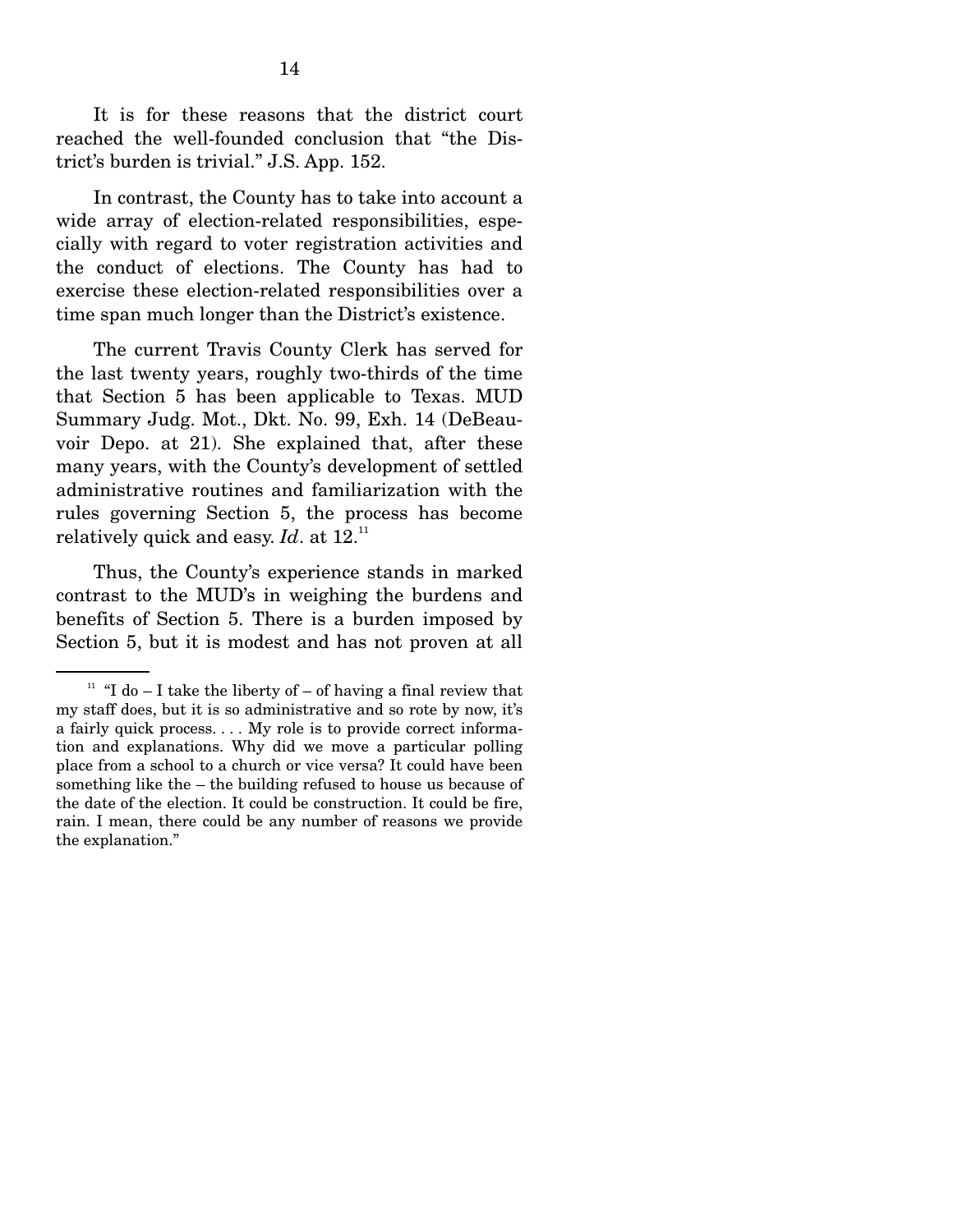disruptive to the County's governance and administration of elections. The County has not drawn a Section 5 objection since at least the mid-eighties. *Id*. at 22.

 On the other side of the scale, the County – not to mention its voters – receives benefits from the Section 5 preclearance process. The statute's valuable educational and deterrent effects aid the County and its election officials in administering their multifaceted election duties, for the County itself and the more than one hundred jurisdictions whose elections the County administers.

 Moreover, the contrast in the experience and involvement of the MUD and the County in election administration highlights the congressional wisdom in its 1982 extension of the bail-out option in covered states to local jurisdictions, such as Travis County, that register voters. *See* J.S. App. 21-22 (district court discussion of 1982 amendments to Voting Rights Act to add Section  $14(c)(2)$  political subdivisions to those eligible to seek Section 5 bail-out under Section  $4(a)$ ).

 The County conducts the voter registration process for the whole County, it maintains and distributes the voter registration lists, it draws and redraws the precinct lines, and, by contract, it conducts elections for essentially all the other jurisdictions lying inside the County. In short, it is intimately familiar with the full gamut of the election process, putting it in a strong position to make assessments of whether the background factual circumstances exist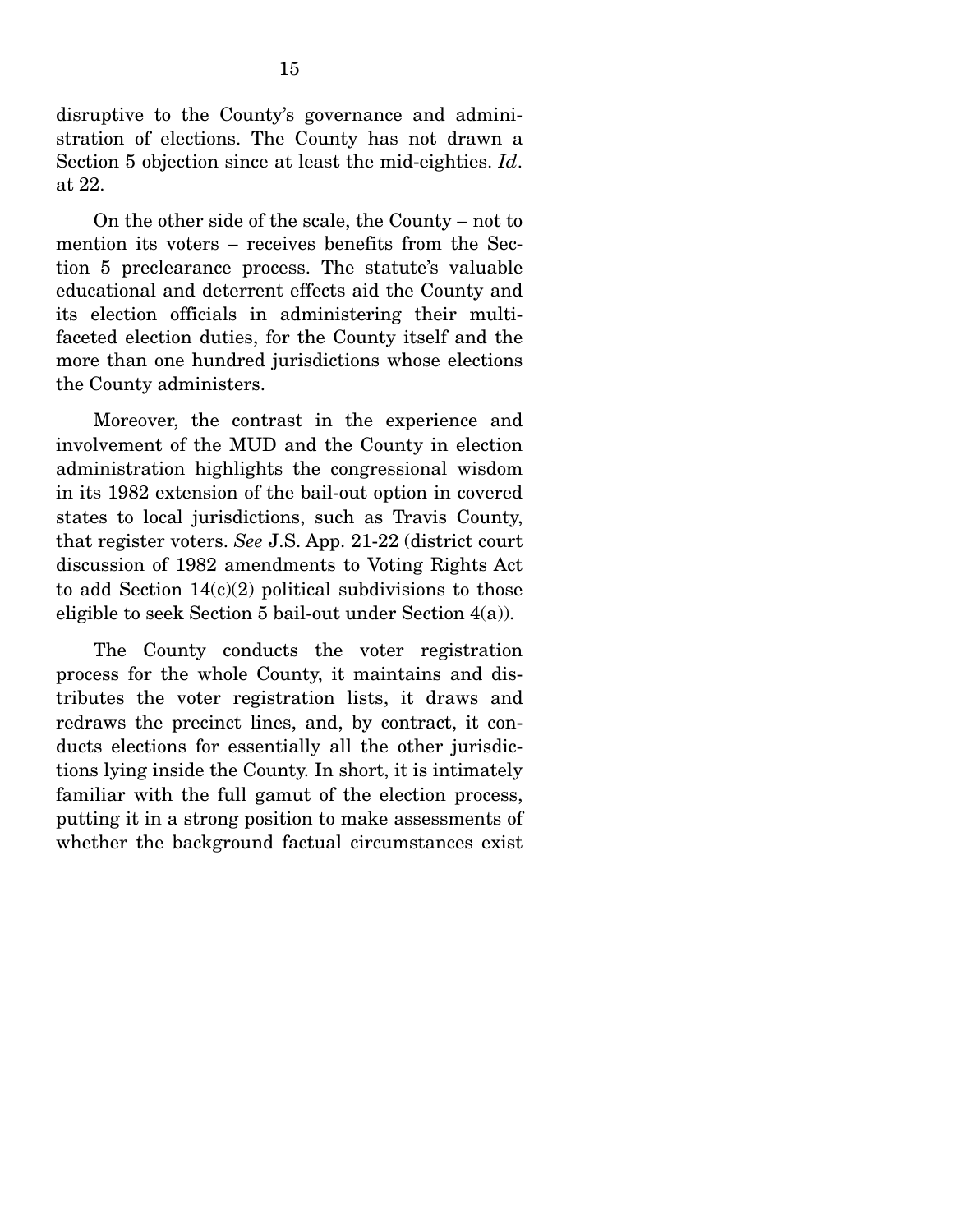to seek bail-out and to make a considered judgment about whether seeking bail-out would be a beneficial step for the County. The MUD, with its limited range of authority and its truncated role in the election process, is hardly in an institutional position to make those kinds of assessments and judgments. It has no systematic way, and lacks the resources, to evaluate how the voter registration process – the historic key to the Section 5 coverage formula – is functioning in its own, small subdivision. This comparison of the institutional roles and capabilities of the County and the Board exemplifies at the local level why the 1982 congressional choice to extend the bail-out option to local jurisdictions which register voters, but no further, matches the reality of the way local government operates in the electoral sphere. There is no practical reason for engaging in the strained statutory interpretation urged by the MUD to extend the bail-out option beyond the bounds set by Congress.

 In a leading Section 5 decision, the Court explained: "The abstract right to vote means little unless the right becomes a reality at the polling place on election day." *Perkins v. Matthews*, 400 U.S. 379, 387 (1971). The County's experience is that Section 5's strictures continue to contribute in a positive way to making the right to vote, free of racial discrimination, a reality in the elections it administers. The tasks of encouraging citizens to register to vote and selecting polling locations may seem mundane and inconsequential in comparison to broader theories about the reach of congressional power and